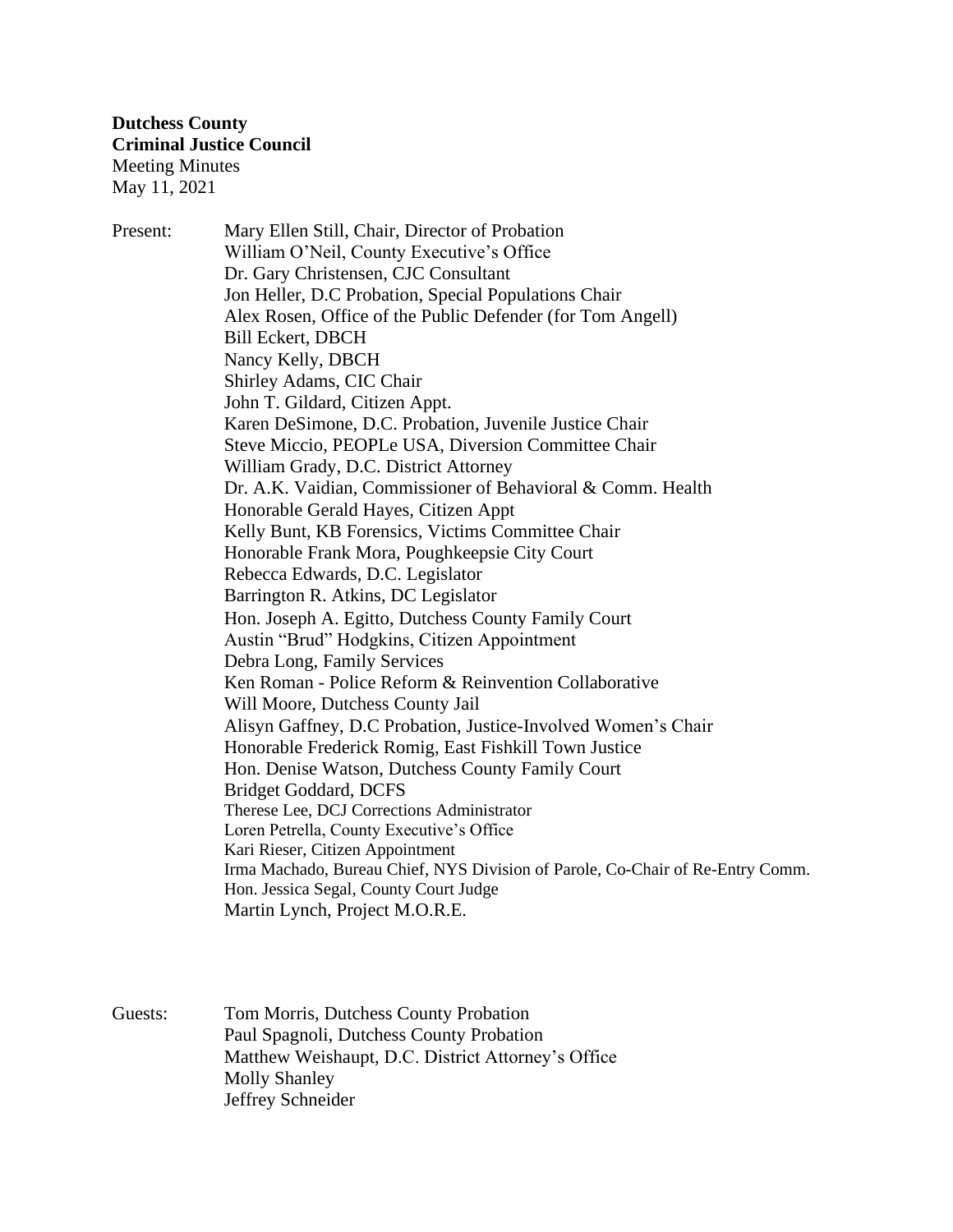## **1. Approval of March 9, 2021 minutes**

The minutes of March 9, 2021 were approved on a motion by Karen DeSimone, seconded by Martin Lynch.

## **2. Jail / ATI report –Will Moore and Mary Ellen Still**

The Jail/ATI reports were sent electronically. There were no questions or comments.

## **3. Research and Planning Update–Dr. Gary Christensen**

Gary reported on the admissions to the jail from the period of January 1 through May 3, 2021. Gary indicated that admissions have stabilized now that state-ready individuals are being accepted into DOCCS. Non-violent admissions have not significantly changed. Parole admissions are down from last year. There are 60 people incarcerated for violent crimes; the majority are from the city of Poughkeepsie. Weapons charges are the most frequent violent felony. There were no questions.

## **4. Women's Residence –Marty Lynch, Project M.O.R.E.**

Project M.O. R. E. is happy to announce that the proposed women's residence will open within the next 3 or 4 weeks. Based on a needs assessment by the CJC recommending more programming for women, Project M.O.R.E. has made this a priority by creating a Women's Center, implementing the use of a gender-specific assessment, the WRNA, and now creating a residence for women. Project M.O.R.E. also opened a Probation Violation Residential Center and the Employment program, with the support of DCJS. DCJS (through the Office of Probation and Correctional Alternatives) also provides funding for the Women's Center. The cognitive behavioral curriculum, MRT, is the link across programs.

The residence is supported by a grant from the Mother Cabrini Health Foundation. The program will be a 10 to 12 bed facility located at 45 Catharine Street. It is a convenient location and is currently being refurbished. It will be staffed 24/7. The women who are currently at the Transitions house facility will relocate to this facility. It has been shown that women function far better in a gender-specific program designed to meet their specific needs. Services will be provided by the Women's Center, CTC and community-based treatment agencies. Nancy Kelly asked about the proposed length of stay. Marty responded that it is anticipated that the length of stay would be 3 to 6 months, but there is no set limit and that services would be individualized. Judge Watson asked if the residence would be able to accommodate women who have children. Marty responded that the accommodations are not adequate for children, but there is a need. Marty thanked the CJC for their support in making these programs possible.

## **5. Committee reports:**

## **Quality Assurance** – **Dr. Gary Christensen, Tom Angell, William Grady**

Gary indicated that they are continuing to review the jail population. They are also looking at the statistics for medically assisted treatment at the jail and developing benchmarks. Gary is awaiting data from jail medical.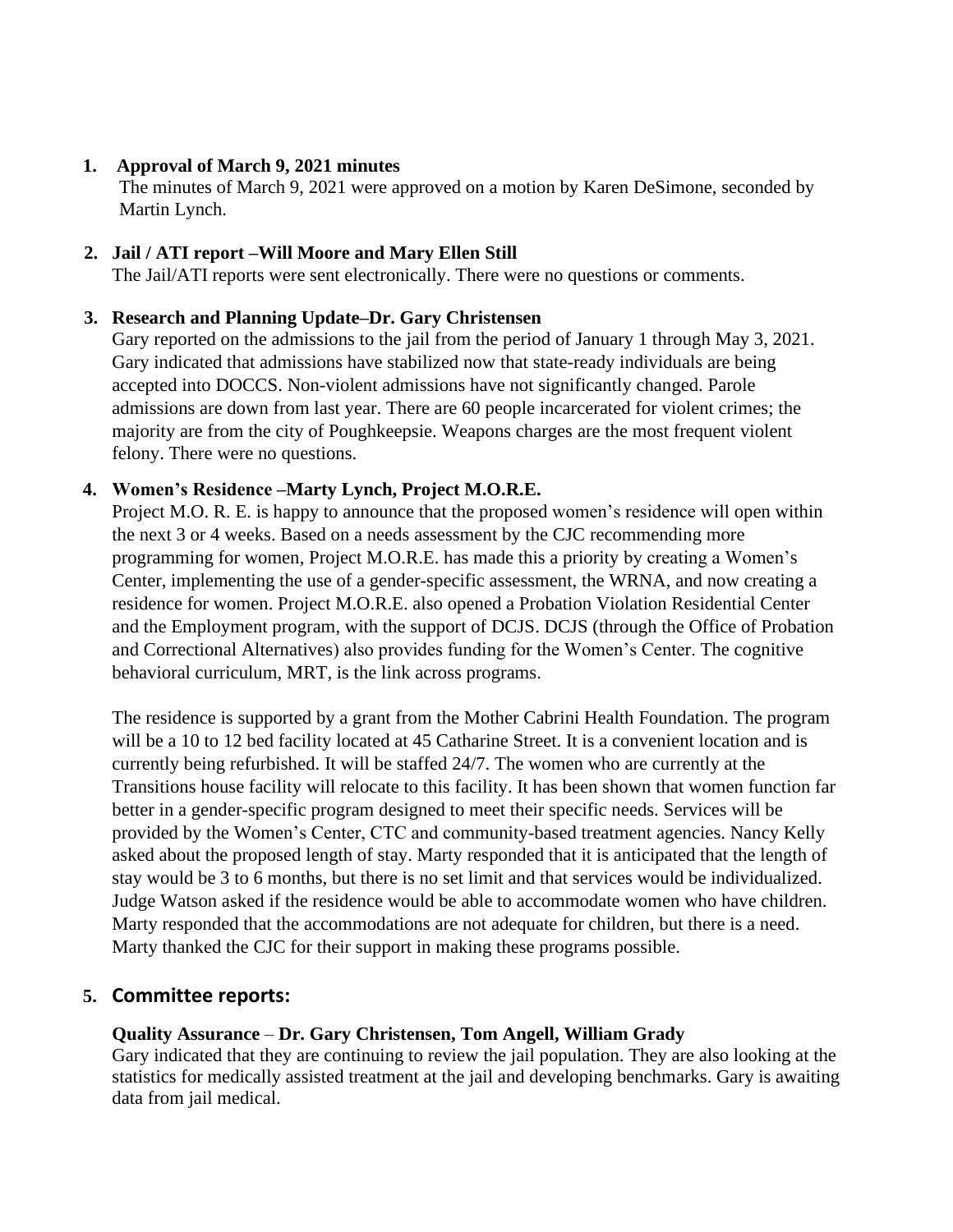### **Raise the Age** – **Judge Egitto**

Judge Egitto indicated that the Youth Part is operating smoothly. There is a Dutchess County RTA committee meeting scheduled for 6/24. There were two Youth Part arraignments recently. The Probation Department has been very helpful. The committee will discuss disbanding as it was an implementation committee. The district wide committee will assume responsibility going forward. There will be centralized control over the district now that the plan has been implemented. Of note is that the Attorneys for the Child are now able to stay with the cases during the adjustment period, which has led to more successful adjustments.

### **Police Reform and Reinvention** – **Ken Roman**

The committee met last Thursday and will meet again on the 20<sup>th</sup> of May. John Gildard drafted a template for the mission statement and scope. The acronym is MARS- (Monitor, Assess, Recommend and Support). DCSO and City of Poughkeepsie Police have been leaders in police reform efforts. DCSO has been leading in recruitment efforts in order to encourage candidates of color to apply. DCSO has established a clear path with their community policing unit. The City of Poughkeepsie police have been leaders in procedural justice and implicit bias training. They have worked closely with DCSO on this. Dutchess is doing a great job and is moving faster than other municipalities according to what Ken has read. CIT training continues to be offered to all police agencies in Dutchess County, and the county leads the state in this effort. DBCH continues to work closely with the 911 Center. Helpline has moved to the 911 Center. Kristin Parise from DBCH met with the Chiefs Association and she will serve as the law enforcement liaison for the Mobile Crisis Team, Helpline and the Stabilization Center.

#### **Victims Committee—Kelly Bunt**

Kelly indicated that the committee continues to focus on the Marist College collaborative survey. The second survey, for victims and survivors, went out on 3/30 and will come to a close on 5/14. As they have had difficulty collecting the completed surveys, the deadline might be extended. The next meeting is the  $14<sup>th</sup>$  of May. At that meeting, Gary will present statistics on violent felonies at the jail, Margaret Walker from the PD's office will present on Bail Reform and the intern that is shared with the Juvenile Justice committee will update the committee on her project. The results of the victims' survey will be presented in June.

#### **Juvenile Justice- Karen DeSimone**

The intern is wrapping up her research and readying her presentation. Karen thanked all those who assisted. Currently, there are two individuals in non-secure detention. The impact of the pandemic was the focus of the last meeting. A few youth who were school-phobic were doing well with remote learning. Karen said that we should take note of this in addressing their needs in the future. The next important topic will be the effects of marijuana legalization. The next meeting will be 5/27 with a presentation from Project M.O.R.E.'s CTC program.

#### **Re-Entry – Alex Rosen**

The Re-Entry Committee met on April 15th. Approximately 25 people attended. Nicole Johansson, the Director of Residential Services for Hudson Valley Housing spoke on the intersection of homelessness and re-entry in the covid era. The next meeting is scheduled for 6/17 with a presentation from Step One Treatment Center.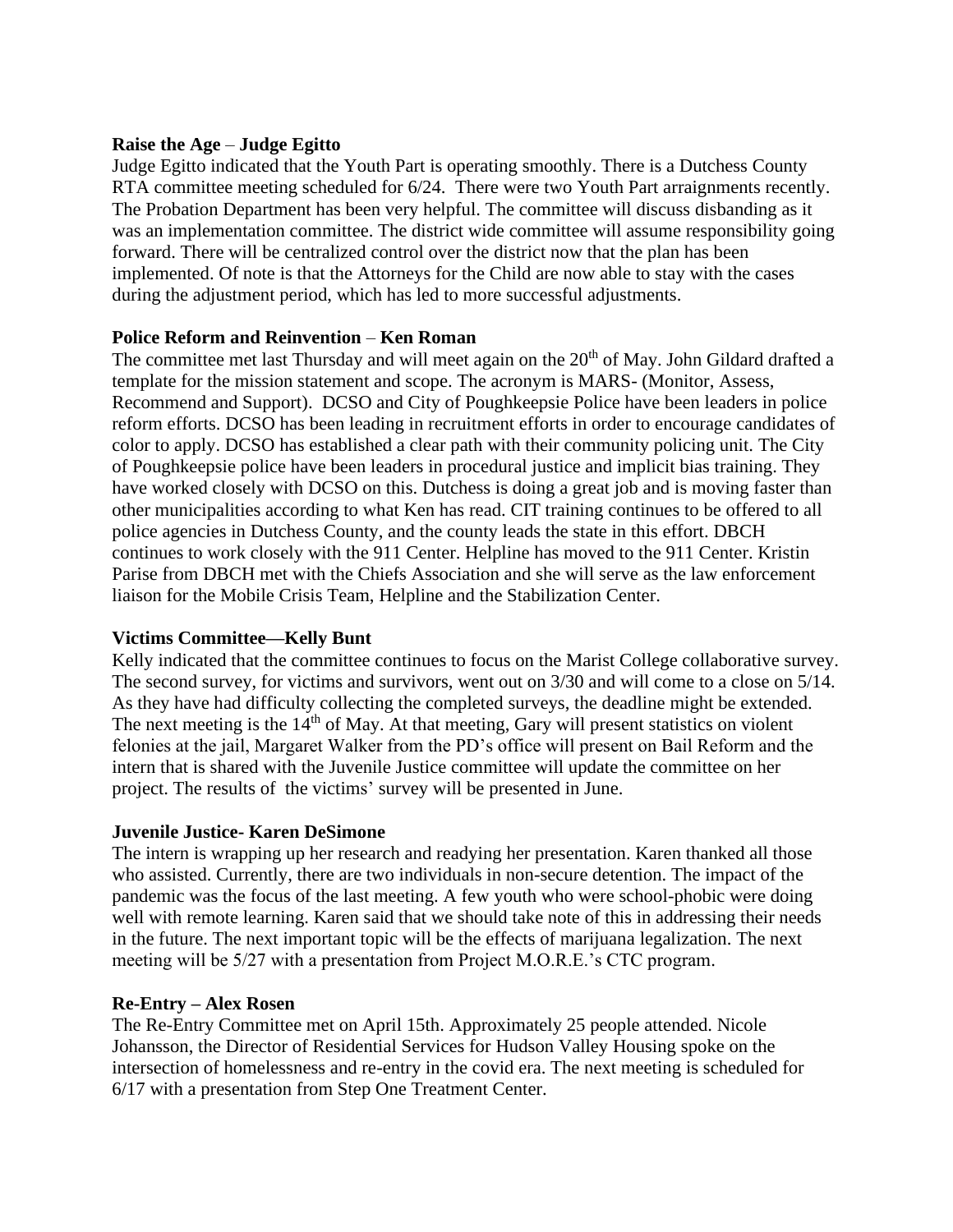#### **CIC – Shirley Adams**

The Community Involvement Committee is planning several virtual community forums. Possible topics include bail and police reform, opioids and information on the JTC. They are also attempting to have former program participants speak about their experiences. The dates have not yet been set, but they are targeting the end of June. There will be flyers announcing the virtual forums available both in English and Spanish.

#### **Diversion – Steve Miccio**

Steve indicated that 14 officers were trained from a variety of agencies at a recent CIT. There will be at least one more training this year. They are also working on training for corrections officers. The Stabilization Center has been operational and very busy; 90% of the officers that bring people to the center are CIT trained. As there have been issues with the hospital, Steve is contacting MidHudson Regional about the quality of care in the Emergency Department specific to mental health treatment. They plan to set up a meeting to discuss potential solutions.

### **Justice involved Women's Committee**—**Alisyn Gaffney**

The committee met last Tuesday and the meeting included a number of new members. The focus is on completing the re-entry manuals that will be provided to women upon release from the jail. They are hoping to start a writing group for women on probation. The next meeting is June 15.

### **Special Populations – Jon Heller**

Special Populations met on the 22<sup>nd</sup> of March and the 19<sup>th</sup> of April. Kevin introduced Nicole Willoughby as the new program director for RESTART. Jon gave an update on RESTART Quality Assurance, which included a review of the recent correction officer training. Kevin gave an update on the progress of the trauma-informed training that is planned for the jail staff and discussed improvements to the referral process. Nicole gave a RESTART update. At that time, there were 35 males and six females participating in RESTART. The jail allowed for an increase in RESTART staffing. Nicole and the jail staff have been working on the schedule in order to accommodate all groups. RESTART has been working to enhance collaboration with Exodus and Parole. Jenna Sarvis gave an update on DVOP (the former IPVI). Kelly Bunt gave an update on sex offender treatment and the victims' survey progress. The MAT workgroup met on the 21<sup>st</sup> of April. Overall, the MAT program is going well. Bill Eckert noted that overdose deaths are up, and while we are doing a good job connecting people to MAT at the jail, many no longer go to the jail because of bail reform. There was continued discussion on that topic. The next Special Populations meeting is the  $17<sup>th</sup>$  of May.

## **6. Old Business**

Bill O'Neil reported on the Justice and Transition Center indicating that we are on budget and on time. He is pleased with the progress. John Gildard asked about Centralized Arraignment. Mary Ellen said that Judge Sullivan-Bisceglia is coordinating a meeting to discuss the issue.

**7. New Business –** Mary Ellen welcomed Therese Lee to the CJC as the new Jail Superintendent.